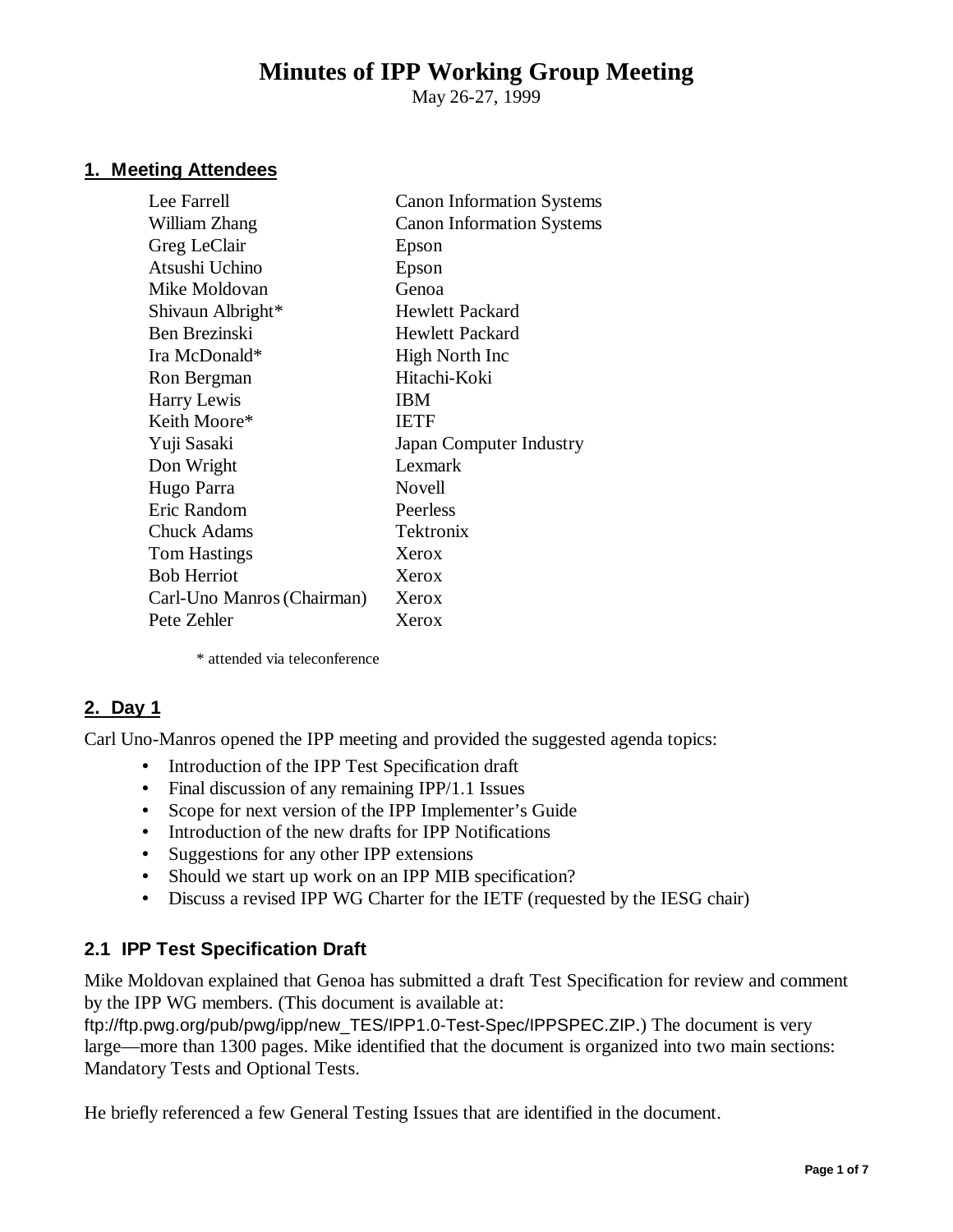- Q: Is there a "minimum test environment" identified?
- A: No, the required environment would be specific to the individual implementation.
- Q: Will this document need to become a Standard?
- A: It is up to the group. It is doubtful that the IETF would support the Test Specification document as an Internet-Draft or RFC. However, Genoa would (at least) like the PWG to endorse the document.

Tom Hastings pointed out that there is a lot of redundancy in the current draft. Mike agrees that much of the text could be reduced by using references to repeated test steps.

Mike said that he would appreciate any feedback on the document and the test cases identified. He will attempt to provide an updated version of the specification before the next meeting in July.

### **2.2 Final Discussion of Remaining IPP/1.1 Issues**

Tom identified that six Issues remain open.

#### **2.2.1 ISSUE 17 – Client display of absolute time for job attributes**

Alternative 1: An IPP Printer MUST support "time-at-created(integer)", "time-at-processing(integer)", and "time-at-completed(integer)" Job attributes.

Alternative 2: An IPP Printer MUST support either:

- a) the set of 3 "time-at-xxx(integer)" and "job-printer-up-time" Job attributes; OR
- b) the set of 3 "date-time-at-xxx(dateTime)" Job attributes and the "printer-current-time(dateTime)" Printer attribute

In favor of ensuring interoperability, the group agreed to require Alternative 1.

### **2.2.2 ISSUE 30 – Should "job-state-reasons" and "printer-state-reasons" be REQUIRED for an IPP/1.1 Printer?**

At the last meeting, job-state-reasons was voted to be REQUIRED. A question was raised about whether any of the specific values should also be REQUIRED. Tom will reflect the resulting details in the next draft update.

### **2.2.3 ISSUE 31 – How should we indicate a (RIPped) job that is waiting for the Marker?**

Proposed modifications for the text on three states ("idle", "processing" and "stopped") were considered. The group spent much time discussing the risks of trying to provide "too much detail" about printer states, concerned that one printer implementation or another won't exactly fit the model.

Carl-Uno suggested that a "simple" approach should be adopted, with any clarifications for complicated scenarios placed in the Implementer's Guide. Chuck Adams extended this view, with the additional suggestion that the results are compatible to the IPP/1.0 definitions.

Most people agreed that the definition of "processing" used in IPP/1.0 needs additional clarification because it presumes that only one job can be in the processing state at a time. However, it was generally agreed that such clarification detail should be moved to the Implementer's Guide.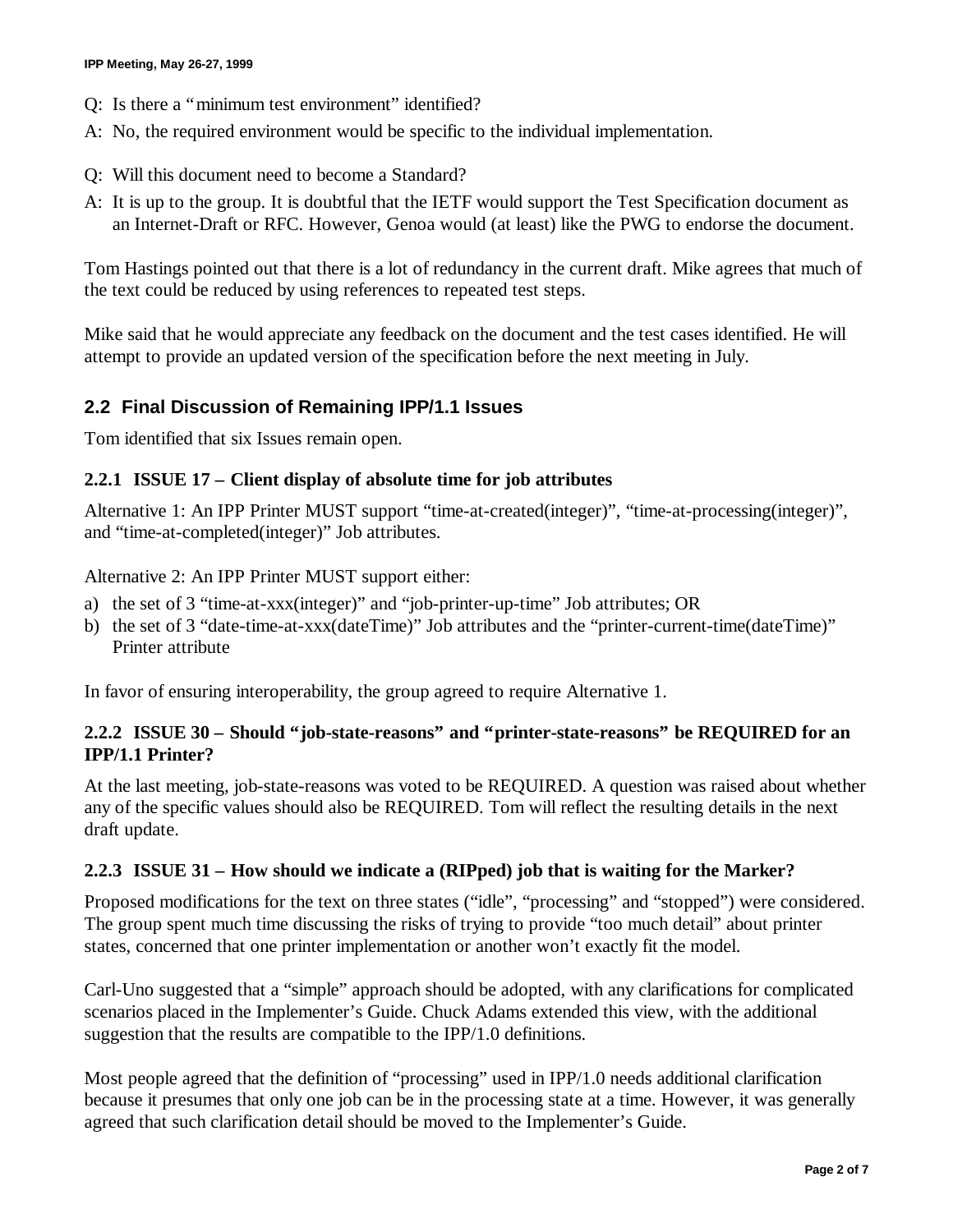After more than an hour of discussion, the group agreed to defer the topic until the next day. At that point (and after a bit of further refinement) the group agreed on the following definitions:

Idle: Indicates that new jobs can start processing without waiting. Processing: Indicates that jobs are processing; new jobs will wait before processing. Stopped: Indicates that no jobs can be processed and intervention is required.

## **2.2.4 ISSUE 35 – What error code should be returned on Print-URI or Send-URI if the document is not accessible?**

Pete Zehler noted that this issue raises the fact that we should really have a "document" object in our model in order to address it properly.

It was suggested that an optional "document-access-error" Job Description and "document-accesserror(text)" Print-URI/Send-URI attribute should be added. For protocol errors, standard values would be the "reference-uri" 'uriScheme' followed by a hyphen (-) and an error number (e.g. "http-xxx" and "ftp-xxx".)

The group felt that the error information should be "passed along" as an error number (or appropriate value) without trying to map its meaning, but identifying the protocol in which the error originated. Carl-Uno suggested that a URL should also be included in the provided information returned.

After more discussion it was decided that the proposal (and the related Issue) does not adequately address document errors within multi-document Jobs.

The next day, Tom made a new proposal that was accepted by the group:

An optional "document-access-error" Job Description and "document-access-error(text)" Print-URI/Send-URI attribute should be added. For protocol errors, standard values would be the error code in parentheses, followed by the URL.

Additionally, the group accepted the following proposal:

Add a "detailed-status-message (text)" operation attribute and Job Description attribute that contains non-localized detailed information.

### **2.2.5 ISSUE 36 – Don't require 1.0 support and add REQUIRED "ipp-version-supported" attribute**

The proposal suggested was to consider adding "option b)" below:

If the major version number matches, but the minor version number does not match any of the keyword values, the Printer MUST either:

- a) reject the request and return the "server-error-version-not-supported" status
- b) OR accept the request, process it normally, and return the normal status codes

A few people said that *if* the attribute is added, then option b) could be included. However, there were a few strong opinions that the attribute is unnecessary— there are already other (simpler?) methods available to determine the supported version level.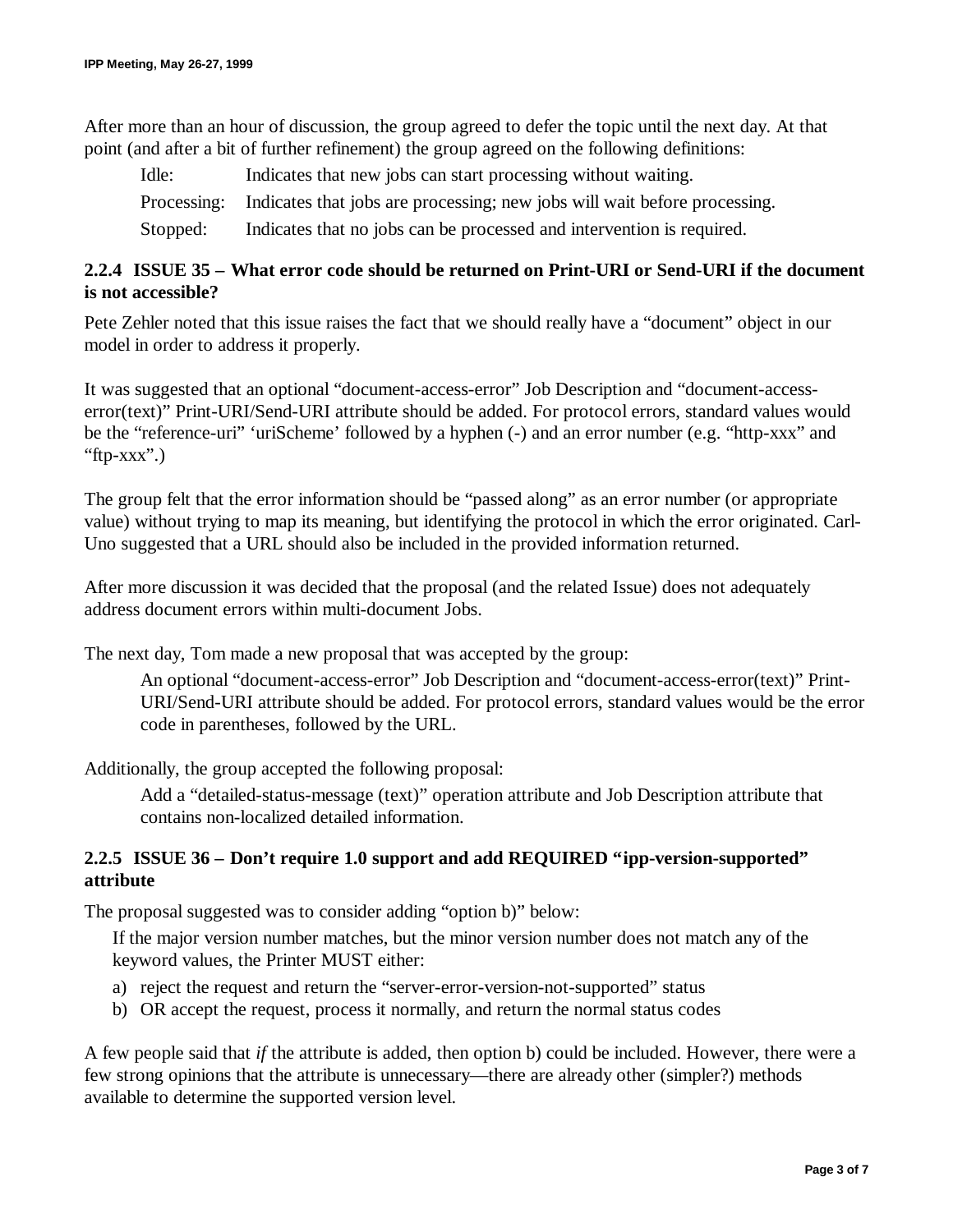After another long discussion, the following was agreed:

If the IPP object does not support the major version, the object MUST respond with a status code of "server-error-version-not-supported." If the IPP object does not support the minor version, it SHOULD accept and perform the request if supported, and return the nearest version number supported.

# **3. Day 2**

# **3.1 Scope for Next Version of the IPP Implementer's Guide**

Carl-Uno suggested that the next draft of the Implementer's Guide should include information on both IPP/1.0 and IPP/1.1. There were no objections.

# **3.2 Should We Start Work on an IPP MIB Specification?**

The purpose of an IPP MIB would be to "manage the IPP protocol." However, many of the attendees did not feel that there was any need for protocol management. It was generally agreed that we should respond to the IESG (Keith Moore) on this topic by saying that any management that might be necessary is already supplied by the Printer MIB or HTTP capabilities.

# **3.3 Discuss a Revised IPP WG Charter for the IETF (Requested by the IESG Chair)**

It was noted that a new Charter should include the activities planned for the next 6-12 months. There was no attempt to draft a new IPP Charter at the meeting.

# **3.4 IPP Issues – cont'd**

# **3.4.1 ISSUE 32 – Is Digest REQUIRED for an IPP Client and an IPP Printer to support?**

# *3.4.1.1 Teleconference – the Prequel*

Carl-Uno summarized the current status. A majority of the IPP members seem willing to have Digest Authentication mandated at both ends. However, some members have expressed concerns on this topic. They would prefer to have authentication as a SHOULD, rather than a MUST. At least one person believes this requirement should be driven by the market— not by the IETF.

Concern was expressed about the related overhead effort required for documentation and support, as well as code size— especially if it is expected that printers will be configured to ignore the security capability. A few individuals expressed a preference to allow their company to make the space tradeoff associated with supporting or not supporting security—and still be able to claim conformance with the IPP standard.

It was suggested that two levels of conformance could be defined: one for "IPP protocol", and one for "IPP protocol with security support."

After some discussion, the group took a poll of the current opinion:

Digest Authentication as a MUST requirement – 4 in favor, 6 against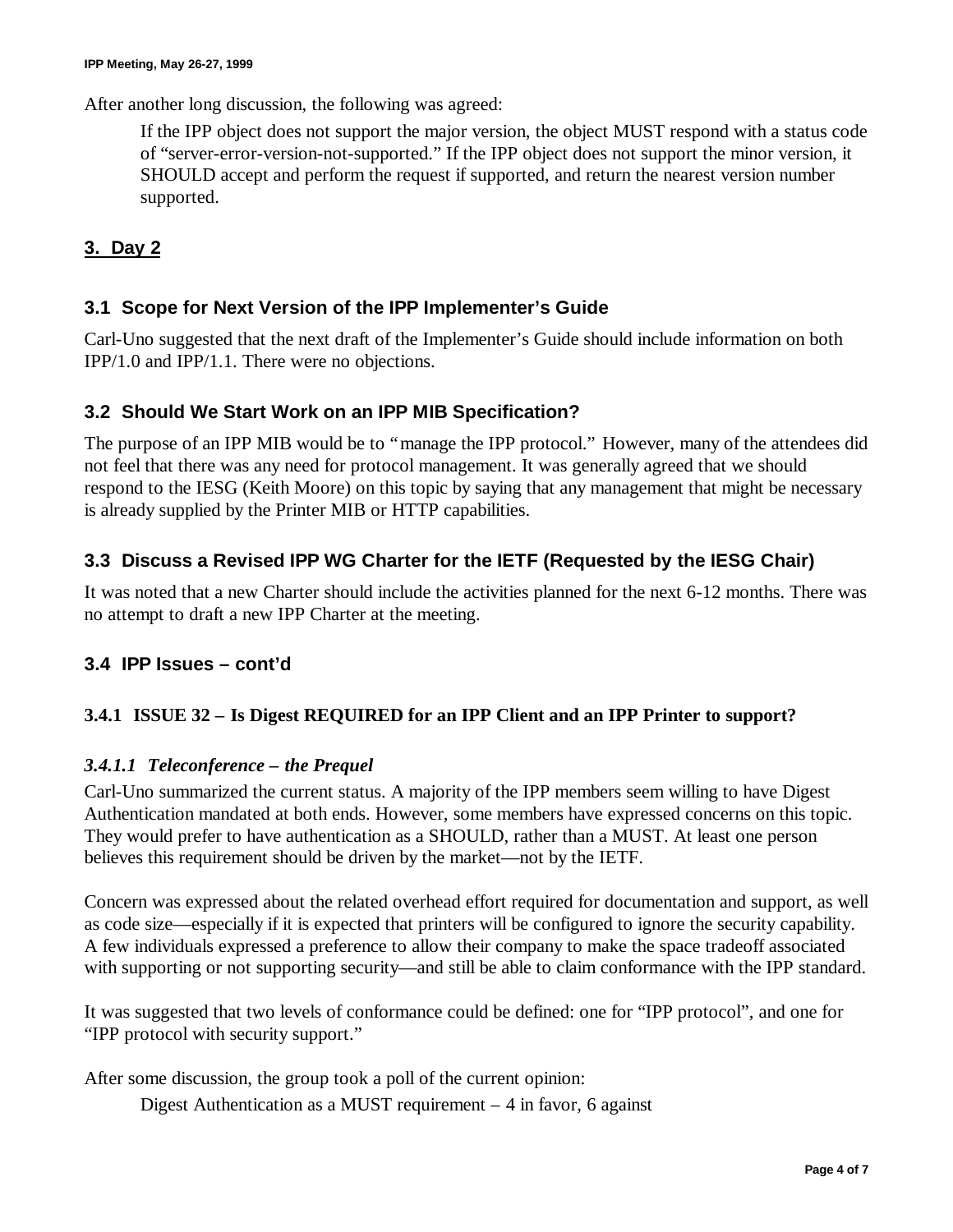### *3.4.1.2 Teleconference with Keith Moore (IETF Applications Area Director)*

Keith Moore explained the rationale behind the IESG position that authentication is necessary. He said that problems have occurred in the past with protocols that allow passwords to be passed in clear text. He finds it hard to believe that there are any printers that "don't need protection"— even the ones used at home.

Shivaun Albright explained that she would like to see security as an optional functional feature of the protocol, not a mandated part of it.

Keith expressed that he (and the IESG?) does not understand why anyone feels that there is a "significant cost or burden" to implementing this capability. His investigations seem to indicate that the implementation burden is small (the estimate of 4K was referenced.) He suggested that if anyone could provide a reasonable explanation as to why this is "a significant burden," then the IESG might be more understanding.

Chuck Adams explained that it is not just the absolute size of the implementation that is critical— it is the flexibility associated with trade-off decisions about which protocol(s) to support.

Don Wright asked if two separate levels of conformance could be identified, one for IPP and one for IPP with security. Keith indicated that the IETF community would be reluctant to do this.

In general, Keith believes that the IESG will not support allowing a Standards Track document that does not mandate authentication. As an alternative, Keith suggested that in addition to the IPP/1.1 documents (with mandatory authentication), a separate Informational RFC could be published to define an "IPP Lite" protocol that is suited to lower-end devices.

Again, Keith expressed that he does not feel that the IESG will change their opinion on this issue. He indicated that at the very least, the IETF Security Area Director would need to be convinced.

Shivaun asked about the alternative in which it is specified that the Client MUST and the Server SHOULD support authentication. Keith did not think this would be accepted either— even after he began to understand that it might not be practical for a low-end printer to implement authentication. However, he did say that he is willing to support the group in their attempt to get this alternative accepted. He encouraged the group to submit the IPP/1.1 draft with the "SHOULD" statement, but advised that an explanation/justification should also be submitted to the IESG. Keith suggested that this explanation could be submitted in the form of a letter or e-mail.

Don, Shivaun, Carl-Uno and Chuck all volunteered to work together to create the explanation and/or justification message. They will post a draft for general review prior to submission to the IESG.

Don suggested that this explanatory information should be associated with the document by placing it in the "Security Considerations" section of the specification. This would avoid the possibility of losing the association between the specification and the explanation. As a fall-back alternative, it was suggested the information could be placed in the Implementer's Guide.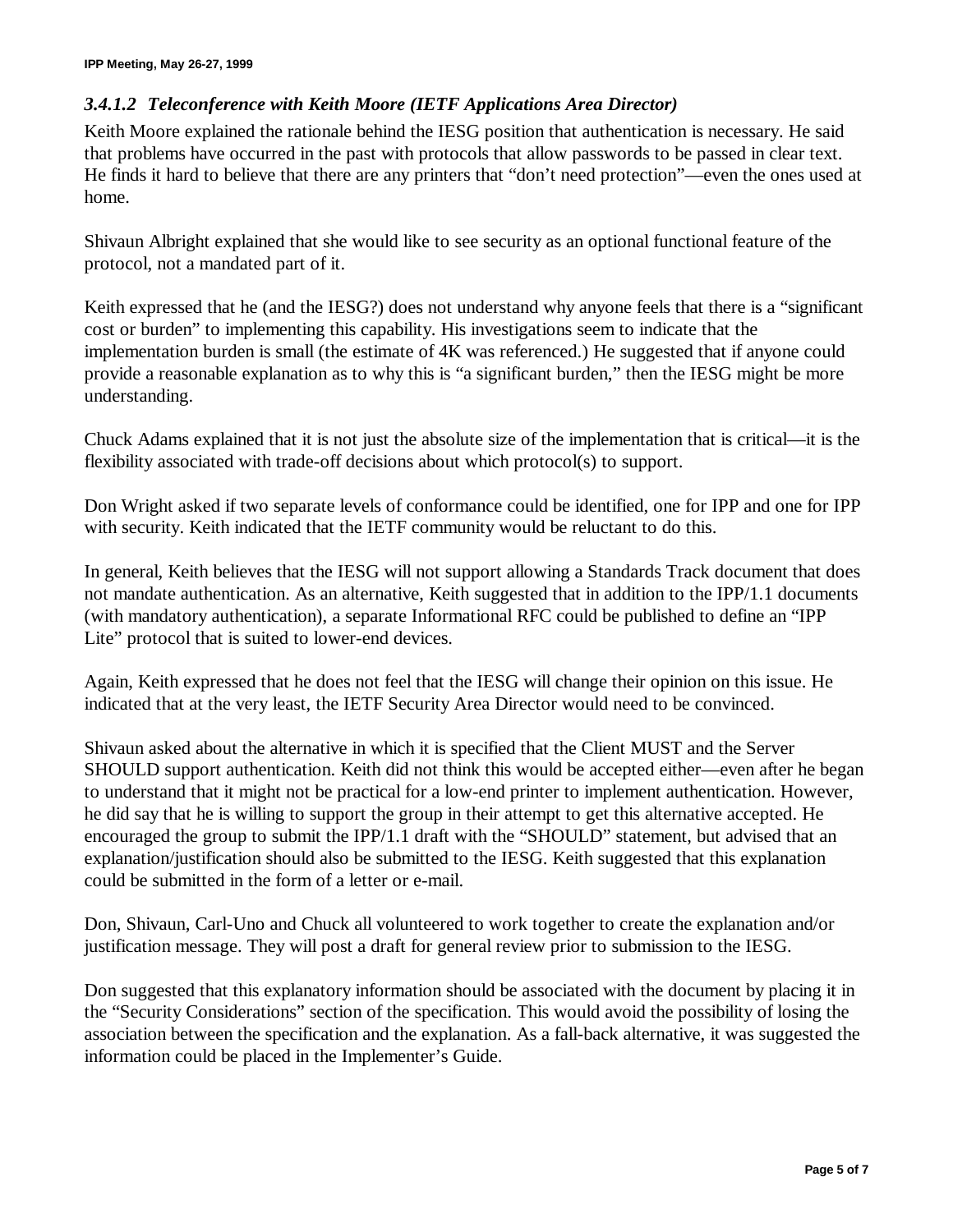# **3.5 IPP Notifications**

Tom Hastings provided a brief background of previous discussions about IPP Notifications. Because IPP traffic goes from client to server, it is difficult to support sending information in the other direction unless a Printer implements an HTTP client. Since it is desirable for the client to obtain error condition information and certain job status information, it has generally been agreed that Event Notification should be supported.

The group reviewed the previously published document on Notification Requirements. (This document is available at: ftp://ftp.pwg.org/pub/pwg/ipp/new\_NOT/notify-req-00.pdf .) As the requirements were evaluated, several topics were identified for future consideration and/or possible modification to the Requirements document:

- Additional events:
	- job state changes, like "paused"
	- \* device problems for which the job is destined
	- \* job (interpreter) issues
- "Out-of-band" registration—independent of job submission
- Granularity and categorization of events— in context of anticipated event frequency
- Do we really need "mixed notification"? Or is machine-readable sufficient for the specification? What about supporting e-mail?
- Should IPP Notifications be able to support reliable accounting (i.e. guaranteed delivery— not just delivery over a reliable transport)?
- Policy: should printing be refused if notification can't be guaranteed?
- Quality of service: requested by subscription, or fixed by printer?

Don Wright asked whether we really want to include Notifications at all. Given that we are being requested to update the Charter, he wonders if we should remove the topic altogether from our current Charter.

The group reviewed the latest document draft on IPP Event Notification. (This document is available at: ftp://ftp.pwg.org/pub/pwg/ipp/new\_NOT/ipp-notification-990518.pdf.) Tom led a discussion about the document content and reviewed the Issues identified in it. The discussion led to many new issues that were recorded by Tom, and will be noted in his next update. However, no significant decisions or agreements were reached.

# **3.6 IPP Extensions**

A new operation called "Set-Job-Attributes" has been suggested for consideration. It would allow the client to modify attributes of previously submitted jobs. For example, if a large job aborts in the middle, "page-ranges" or "copies" could be modified and the job could be restarted.

The group discussed possible issues that might need to be addressed with this type of operation. Some items that were raised include:

- Prohibiting job attributes from being set after a job completes
- Should setting (grouped) attributes be an atomic operation?
- How to handle dependency conflicts resulting from new values set? Would a new job "validation" step be necessary?